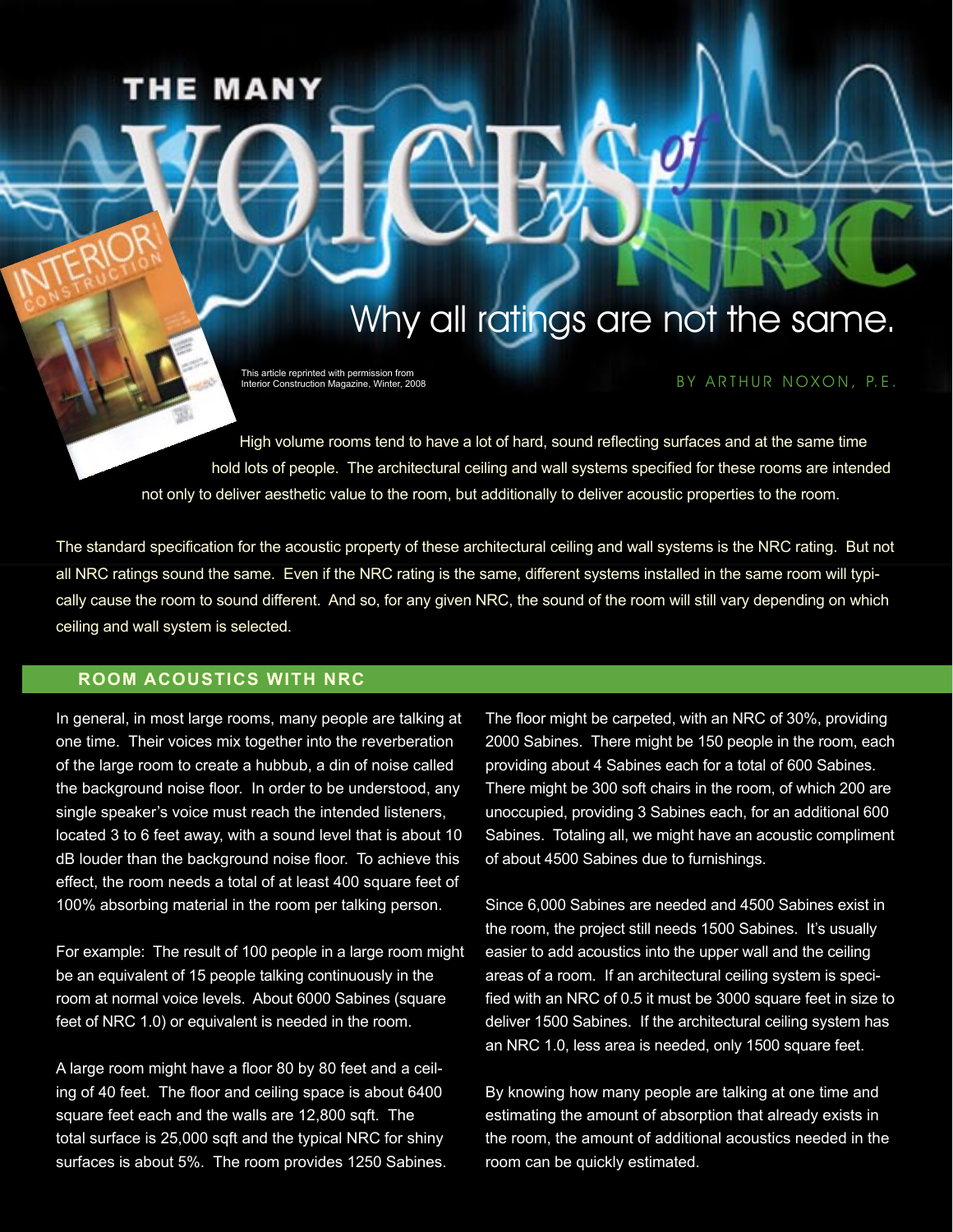## **THE OCTAVES OF SPEECH AND NRC**

The NRC is the standard used for architectural acoustic products. It is a number, an average of the absorption coefficients for acoustic materials in the middle 4 octaves of the speech spectrum. The NRC does not take into consideration the material's effect on the lowest or the highest octaves of speech.

When people are talking they produce a wide variety of sounds, throughout the frequency range of sound. The lowest tones are found in the humming part of speech. The highest tones are found in the clicking parts of speech. Between these two ends of the speech spectrum are the high vocal, vowels and the hissing sounds. The frequency range of the speech spectrum can be overlaid onto a piano keyboard to more clearly illustrate the tonal nature of the 6 ½ octave sonic spectrum for speech.

# The Tonal Aspects of NRC  **THE TONAL ASPECTS OF NRC**

NRC is the average absorption coefficient in the mid-treble range of sound. Because it is an average, it does not indicate the differences that might exist in the actual absorption coefficients, octave by octave. Shown in the table and graph are three hypothetical sets of absorption coefficients. Each of these sound panels have the same NRC but each has a different timbre.

The NRC does not determine the strength of the reverberant buildup of noise in a room. The absorption coefficients used to define the NRC determine how long which tonal range lingers in the room.

|                  | <b>NRC</b> |     | 250 Hz 500 Hz 1k Hz 2k Hz |     |     |
|------------------|------------|-----|---------------------------|-----|-----|
| <b>Product A</b> | 0.5        | 0.5 | 0.5                       | 0.5 | 0.5 |
| <b>Product B</b> | 0.5        | 0.2 | 0.4                       | 0.6 | 0.8 |
| <b>Product C</b> | 0.5        | 0.8 | 0.6                       | 04  | 02  |

A) The room fit with Product A will have a uniform decay of sound in each of the 4 octaves, with all tones damping out at the same rate. It will have a balanced sound.

B) The room fit with Product B has weak attenuation in the middle tones and strong attenuation in the high tones. This room will have a dull, hollow and yet hushed sound.

C) The room fit with Product C has strong attenuation in the middle tones and week attenuation in the highs. It will sound splashy, zingy, harsh and bright.

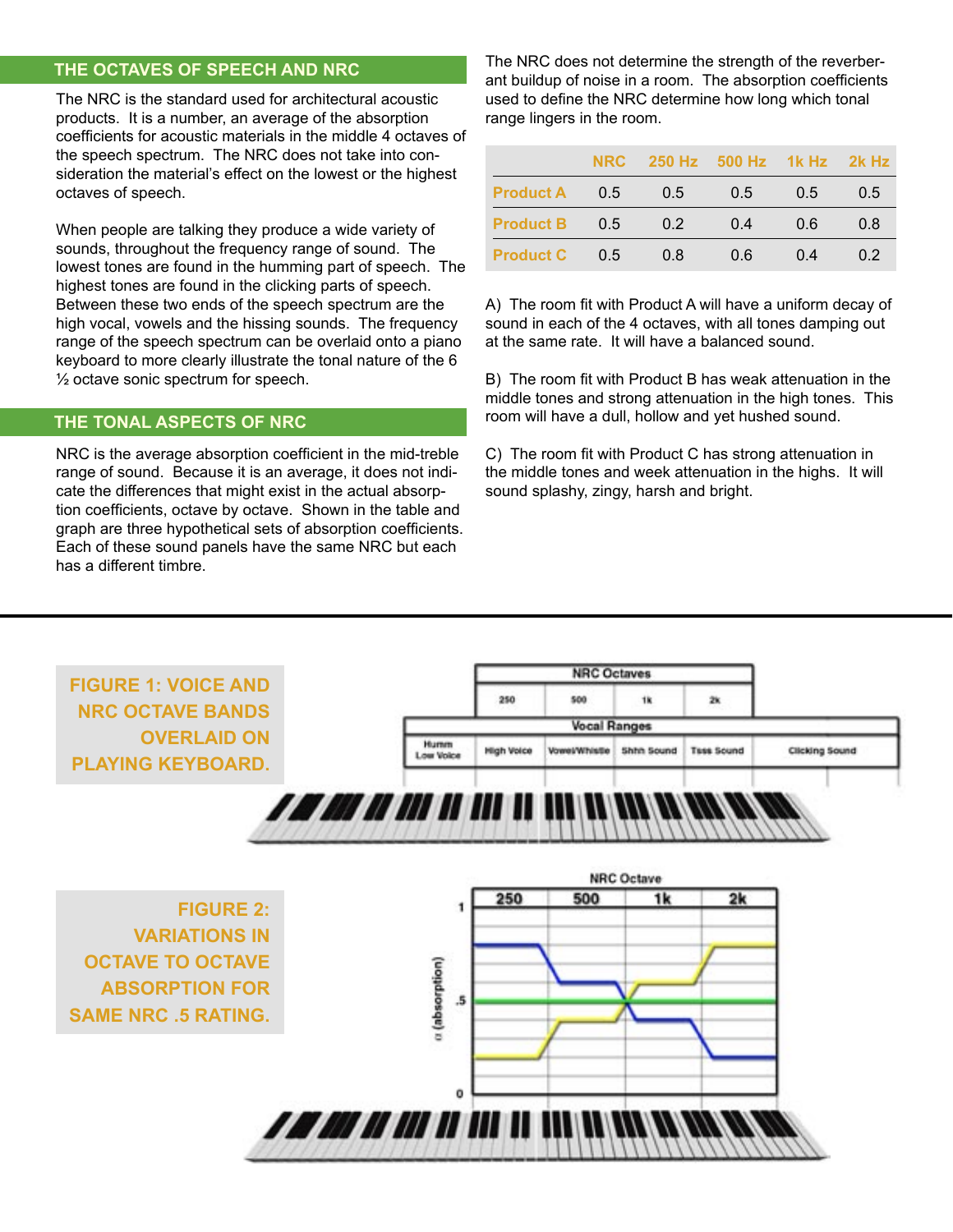# THE DIRECTIONAL ASPECTS OF NRC **SABINE** - A measurement of sound absorption. One sabine is the

NRC is measured in a reverb chamber, a marble faced room that reverberates any sound for 15 seconds. By measuring how long the reverberation lasts with and without the acoustic panel, the acoustic properties of the panel can be determined.

Reverb chambers generate random sound. That means they only measure what sound panels do when they are impact by sound equally from all directions. The resulting absorption coefficient at any octave is actually an averaged absorption coefficient for sound impacting the panel in all different directions.

Sound panels in general absorb sound that impacts their surface squarely and do not absorb sound that grazes their surface. There are two basic types of architectural acoustic ceiling systems; sound panels and sound baffles.

sonic equivalent of a 12" x 12" open window - Sound enters, and does not return.

**NRC** - A measurement of a material's ability to reduce sound energy. Calculated by averaging sound absorption over the approximate tonal range of the human voice.

**TREBLE** - High frequency sound. Treble begins approximately 2 USAG octaves above middle C on a piano.

**dB** - A relative measurement of sound pressure level. 60 dB is the level of conventional speech. 100 dB is a loud rock concert. 40 dB can barely be heard, while 125 dB causes hearing loss.

 $\frac{1}{2}$ **ABSORPTION COEFFICIENT** - The efficiency of a material's ability to capture & reduce sound energy. An absorption coefficient of 1.0 is equivalent to an open window.

**T E R M S A N D U S A G E** SΜ **ATTENUATION** - Reduction of perceived or actual power in  $\alpha$ a system. In acoustics, this relates to intentional reduction of ш

sound levels.

ш

The most familiar architectural acoustic ceiling device is a suspended acoustic tile or sound panel mounted on the sheetrock ceiling. The table shows what happens when sound panels are laid out flat, with their surfaces in the horizontal plane, near the ceiling. This very typical architectural acoustic ceiling system mainly attenuates the sound that impacts the system vertically. The horizontal, grazing impacts are very slightly attenuated. Angles are taken off the perpendicular to the surface of the material.

# **FLYING SOUND-PANEL SYSTEM ABSORPTION VARIES WITH ANGLE**



| <b>NRC 0.5</b>   |     | 250 Hz 500 Hz 1k Hz 2k Hz |     |     |
|------------------|-----|---------------------------|-----|-----|
| Random angle 0.5 |     | 0.5                       | 0.5 | 0.5 |
| 0 degrees        | 1.0 | 1.0                       | 1.0 | 1.0 |
| 45               | 0.4 | 0.4                       | 0.4 | 0.4 |
| 90               | 0.1 | 0.1                       | 0.1 | 0.1 |

### SUSPENDED SOUND PANELS SUSPENDED SOUND BAFFLES

The other basic architectural acoustic ceiling system is the baffle system. The grid for the baffle system is still horizontally distributed but the sound panels that fit into the grid are hung vertically. Sound passing upwards is not attenuated but sound intermeshing the baffle system at a grazing angle is heavily attenuated.





| <b>NRC 0.5</b>      |     | 250 Hz 500 Hz 1k Hz 2k Hz |     |     |
|---------------------|-----|---------------------------|-----|-----|
| <b>Random angle</b> | 0.5 | 0.5                       | 0.5 | 0.5 |
| 0 degrees           | 0.1 | 0.1                       | 0.1 | 0.1 |
| 45                  | 0.4 | 04                        | 04  | 0.4 |
| 90                  | 1.0 | 1.0                       | 1.0 | 1.0 |